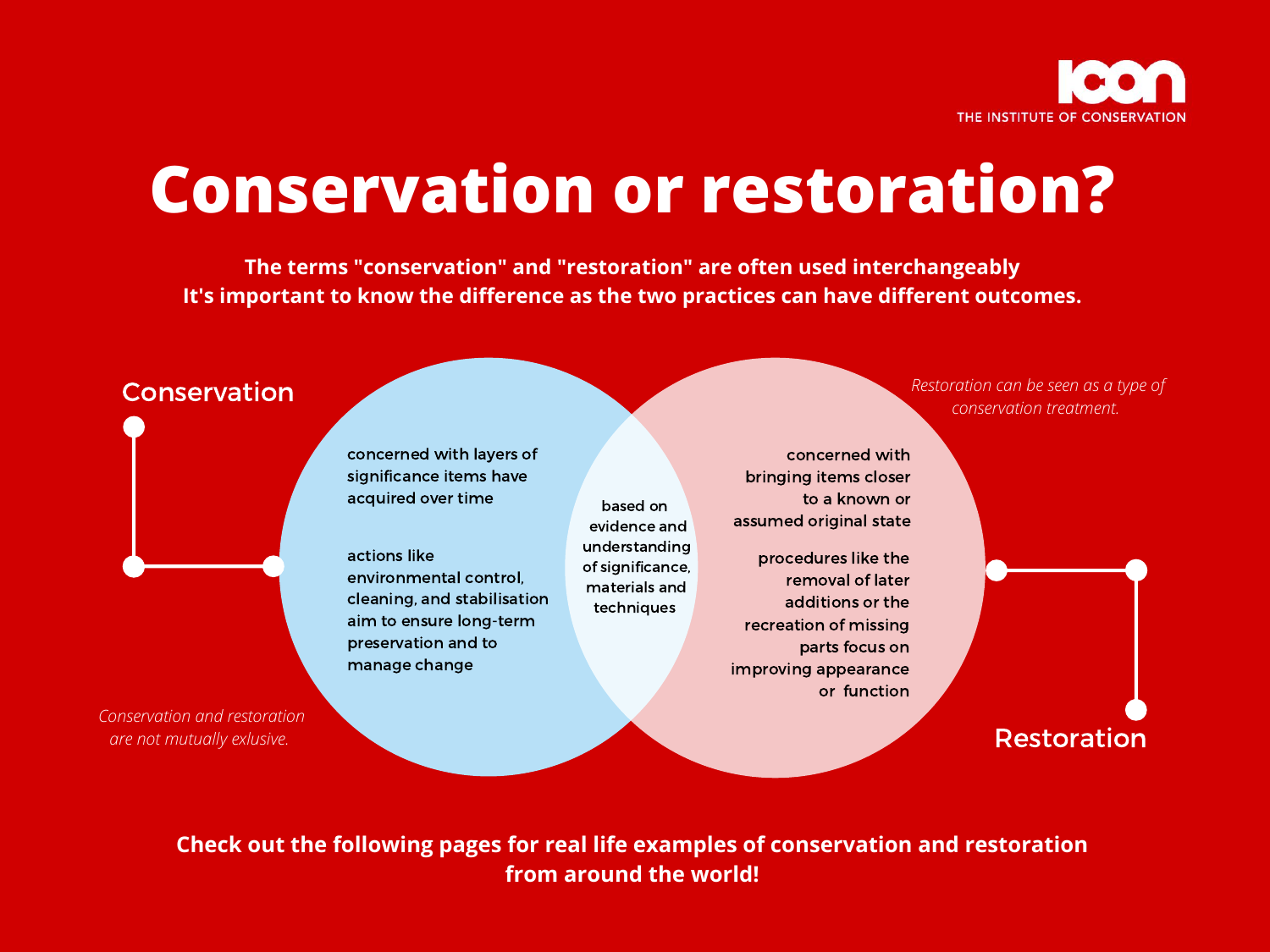Following the devastation of the 17th century National Trust property Uppark Park in a fire in 1989, the decision was taken to restore the house to its previous state "in so far as that is practicable."





focus on recreating the original

When the Hoard arrived at the museum, the pieces were covered in soil from the field where they were found. The first and most important step was to conserve every one of the 4,000 objects to make the Hoard materially stable.

The initial phase of the project focused on cleaning and cataloguing. X-rays were taken and conservators cleaned the pieces carefully and recorded technical information. A second phase concentrated on joining together broken objects, further scientific analysis and typological study.

The conservation work ensured the pieces of treasure were physically and chemically stable and that all the surviving surface detail was revealed, allowing scientists, archaeologists and historians to study the material.

The conservation and research teams were also able to digitally reconstruct some of the key objects, including a high status helmet, to show how they would have looked.

In 2009, a metal detectorist discovered the largest hoard of Anglo-Saxon gold and silver metalwork yet found. A conservation and research project into the Staffordshire Hoard was launched by Birmingham Museum Trust and completed in 2016.

# **RESTORATION**

# **CONSERVATION**

Over 6 years, more than a thousand skilled craftsmen and women pieced together countless fragments of carved woodwork, ceiling plaster, glass and metalwork, re-acquiring and re-learning many lost craft skills.

Where oak and Delabole slate where used in the original roof, they were used again, while chemical analysis confirmed the exact make-up of the plasterwork so that it could be faithfully reproduced. Even the paint for the window frames was analysed so that it could be carefully colour-matched.

The restoration was the largest and most ambitious project ever undertaken by the National Trust, enabling the beautiful house and its historically significant collection to be enjoyed by the public again.

Uppark Park

#### Staffordshire Hoard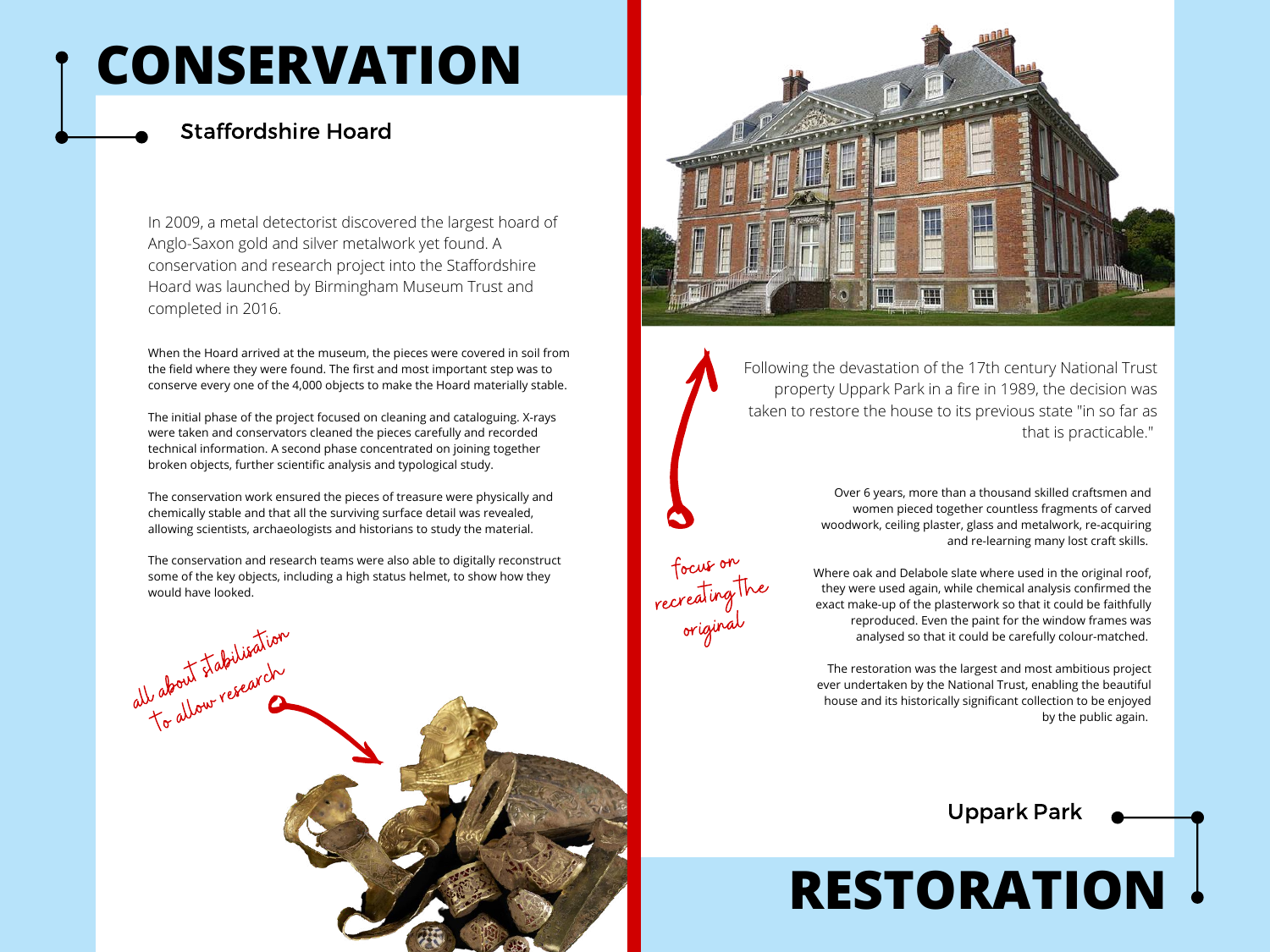

Ötzi is a Copper Age glacier mummy from the who was discovered accidentally by hikers in 1991, together with his clothing and equipment, on the Schnalstal/Val Senales Valley glacier.

recreating an overall appearance

Upon discovery, the mummy's age was promptly estimated to be "at least 4000 years old". As the corpse had already started to decompose, it was placed in a cold cell that simulated glacier conditions.

Since 1998, the mummy has been housed in a specially devised cold cell in the South Tyrol Museum of Archaeology in Bolzano. It lies on precision scales at -6°C and 99% humidity and is visible to the public through a small window. The mummy is regularly sprayed with sterile water to prevent loss of its natural moisture.

The Ötzi's rarity and extreme popularity made finding a compromise between public access and conservation a vital task. Technical and financial considerations all weighed into finding a balance between conflicting needs to keep him publicly viewable while minimising risk of damage and decay.

#### The Iceman

#### Stari Most Bridge

The reconstruction of the Old Bridge was based on thorough and detailed analyses, and relied on high-quality documentation. The reconstruction was not hidden or disguised leaving the use of authentic materials and techniques fully recognizable. Remaining original material was preserved in a museum, becoming an inseparable part of the reconstruction.

The project works of the Old Bridge complex aimed to restore the 'expression' of the Old City of Mostar. This was achieved by following the pre-war appearance and features of the structures to maintain vertical and horizontal dimensions, forms and scale.

The physical reconstruction of the bridge should be seen as the background to the restoration of the intangible dimensions of the Old City. Mostar preserved its coherence as a whole with recognizable features and portions of the old townscape without introducing alterations in the form of new or inappropriately renewed structures.

The Stari Most bridge stood in the historic town of Mostar in Bosnia and Herzegovina for 427 years, until it was destroyed in 1993 in the Croat–Bosniak War. A project was set in motion to reconstruct the 16th century arch bridge and the surrounding Old Town.

# **RESTORATION**

## **CONSERVATION**